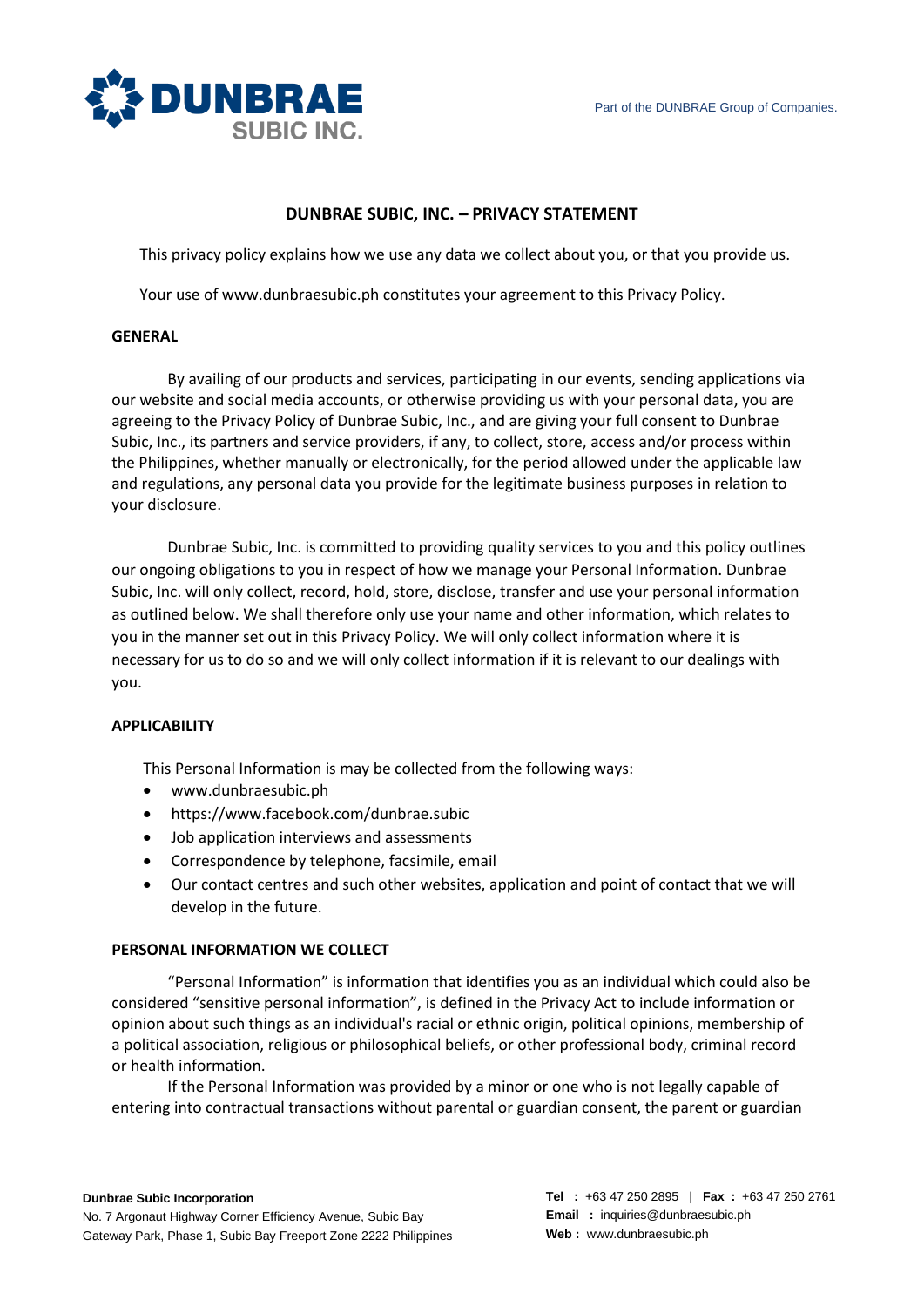

shall be responsible in giving the consent required under this Data Privacy Policy and in correcting any information given or in informing us that the information should be disregarded or deleted.

If you provide us or our service providers with Personal Information of other people in connection with the services we offer, you hereby represent that you have the authority to do so and have secured consent to permit us to use the information in accordance with this Data Privacy Policy.

We will only be able to collect your personal information if you voluntarily submit the information to us. If you choose not to submit your personal information to us or subsequently withdraw your consent to our use of your personal information, we may not be able to provide you with our Services. You may access and update your personal information submitted to us at any time as described below.

# **USE OF THE PERSONAL INFORMATION**

We will use your personal information for the following purposes:

- To process and contact you about your job applications.
- To conduct marketing activities including sending out of email and SMS, for our products and services, to conduct market and other research to improve our products, services and marketing activities and generating consumer insights which may include combining personal information from third parties or public sources;
- To maintain records and comply with our legal obligations, including laws relating to immigration, customs and other relevant matters.
- For customer support through our contact centers, including resolving and providing assistance for claims or responding to other inquiries, requests or investigation;

And for all other purposes necessary for the provision of other incidental services pursuant to your transaction.

# **USE AND DISCLOSURE OF PERSONAL INFORMATION**

Where required or authorized by law, your personal information may be disclosed in compliance with our legal obligations and to various law enforcement agencies, regulatory authorities and government, and their service providers for security, customs and immigration purposes, we will disclose your Personal Information upon the request of the respective authorized officers.

Your Personal Information may also be disclosed to third parties where you consent to the use or disclosure.

### **SECURITY OF PERSONAL INFORMATION**

Your Personal Information is stored in a manner that reasonably protects it from misuse and loss and from unauthorized access, modification or disclosure.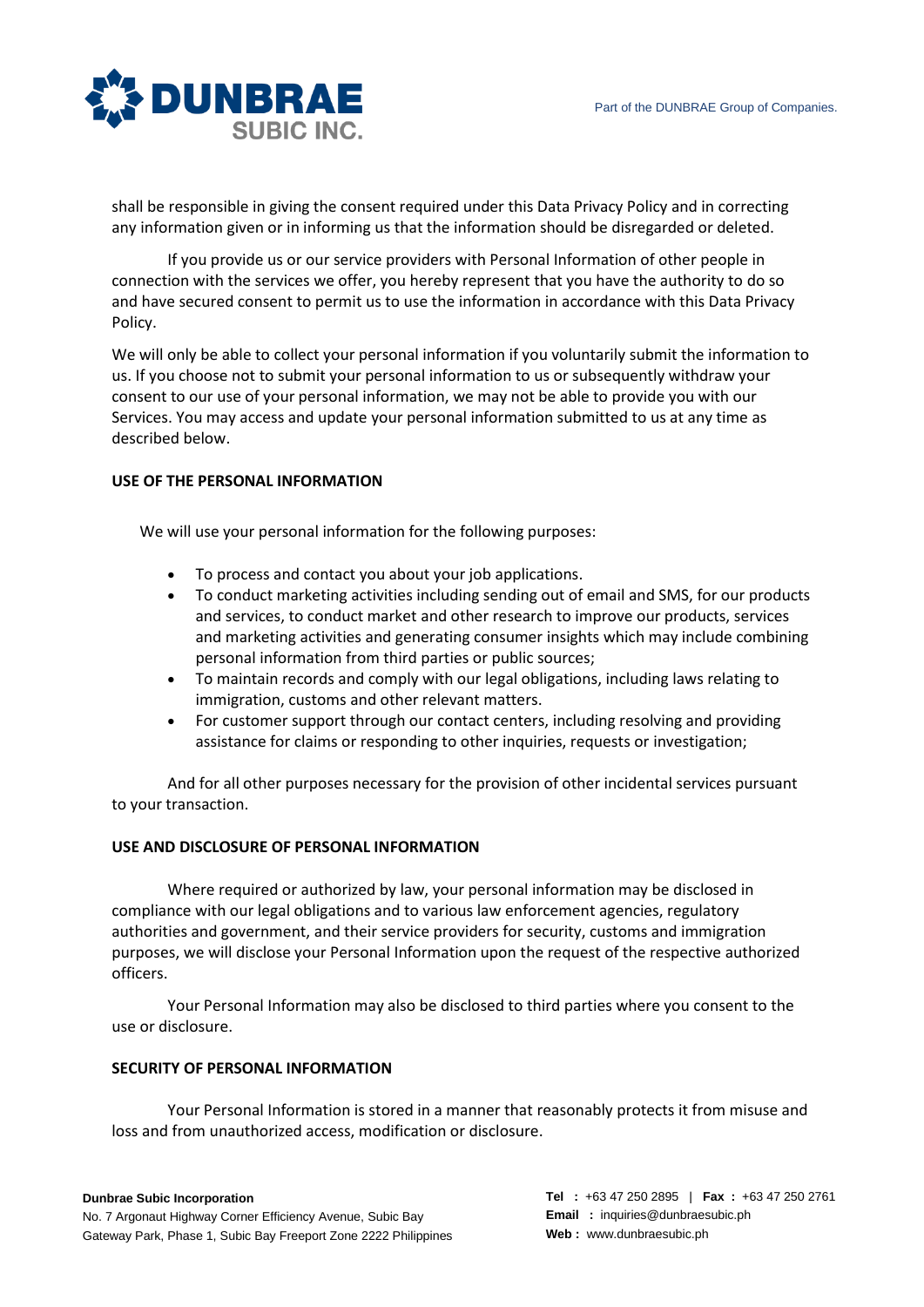

When your Personal Information is no longer needed for the purpose for which it was obtained, we will take reasonable steps to destroy or permanently de-identify your Personal Information. We will only keep your information for as long as we are either required to by law or as is relevant for the purposes for which it was collected.

### **WITHDRAWAL OF CONSENT**

You may communicate your objection to our continual use and/or disclosure of your personal information for any of the purposes and in the manner as stated above at any time by contacting us at our e-mail address at **[dunbraehr@dunbraesubic.ph.](mailto:dunbraehr@dunbraesubic.ph)**

Please note that if you communicate your objection to our use and/or disclosure of your personal information for the purposes and in the manner as stated above, depending on the nature of your objection, we may not be in a position to continue to provide our products or services to you or perform on any contract we have with you. Our legal rights and remedies are expressly reserved in such event.

### **ACCESS TO YOUR PERSONAL INFORMATION**

You may access the Personal Information we hold about you and to update and/or correct it, subject to certain exceptions. If you wish to access your Personal Information, please contact us in writing. In order to protect your Personal Information we may require identification from you before releasing the requested information. Dunbrae Subic, Inc. reserves the right to charge administration costs for this purpose.

#### **PRIVACY POLICY COMPLAINTS AND ENQUIRIES**

If you have any queries or complaints about our Privacy Policy please contact us at: **[dunbraehr@dunbraesubic.ph.](mailto:dunbraehr@dunbraesubic.ph)**

#### **RIGHTS OF DATA SUBJECT**

The Personal Information you have provided in the Sites shall be retained for as long as necessary to fulfill the purposes for which it was collected, to comply with our legal obligations, resolve disputes, and enforce our agreements with third parties. You may exercise your Right to Access, Modify and Delete the Personal Information by contacting us through the information provided below:

**Company Address**: No. 7 Argonaut Highway Corner Efficiency Ave, Subic Bay Gateway Park, Phase 1, Subic Bay Freeport Zone 2222, Philippines

**Tel number:** +63 47 250 2895

**Email Address**: www.dunbraehr[@dunbraesubic.ph](https://www.flyskyjetair.com/privacy-policy/mvillegas@flyskyjetair.com)

Mondays – Fridays, 8:00 a.m. – 5:00 p.m. (PST)